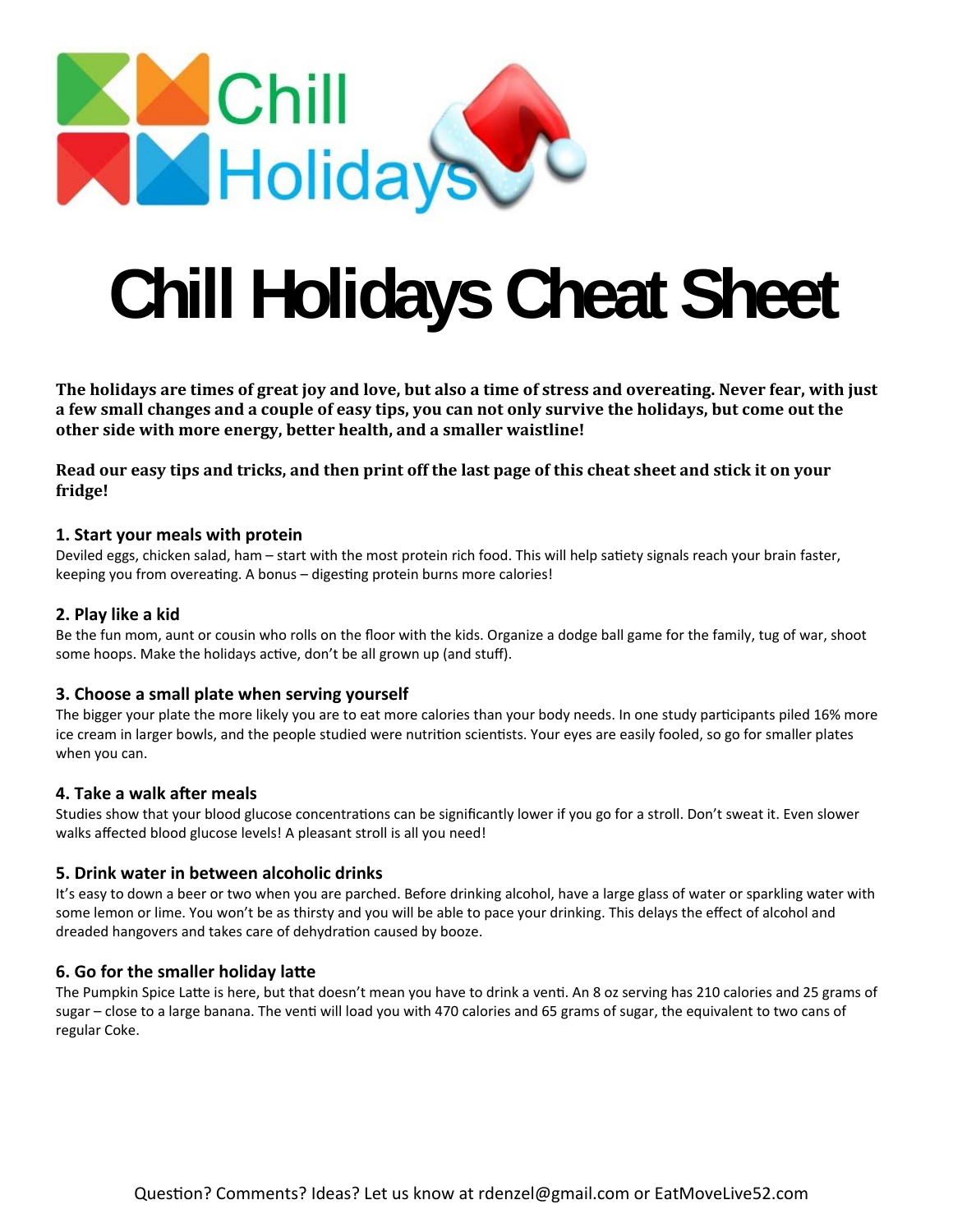

# **Chill Holidays Cheat Sheet**

### **7. Clean, chop, and shop more**

From serving, to washing dishes, volunteering to do the garbage, to cleaning up after guests – moving around adds steps and contributes to your NEAT (non exercise activity thermogenesis) – fancy way to say you will expend more energy and keep weight at bay!

### **8. Keep cookies sweets and pastries in the fridge and cupboard out of sight**

If you have bowls of M&Ms, cookies and chocolate covered almonds all around your house for the holidays, you will be twice as more likely to eat them. Hide them deep in the fridge and at back of the cupboards where they are hard to find. You can also wrap them in dark bags, so you can't see them.

#### **9. Fill up on veggies**

Fiber and phytonutrients in veggies help you stay healthy and full with less. They provide food for the beneficial bacteria in your gut, but also don't leave much space for cookies, cake, chips and dip.

#### **10. Get a massage**

Holidays can be extra stressful, leading to emotional eating, late night TV mindless munching and going through the drive-through more than you like to admit. Schedule some me-time and get a massage at least once a month during this time. Thank us later.

#### **11. Send the leftovers home with your enemies**

Keep those cookies and you know you will eat them. Setting up your home for slim success is easy if you send sweets and leftovers home with your friends who would be happy to have them. Or take them to work and give them to mean coworkers – they may start being nicer to you.

#### **12. Go for the pie filling**

Skipping the crust on pie saves you from the possible negative effects of grains and bad fats, but also help you keep calories at bay. You can save up to 150 calories by eating the best part of the pie – the filling. Just stop at one piece, ok?

#### **13. Choose red wine**

Red wine contains resveratrol – a compound that slows down aging, helps with heart health and regulates your metabolism. Best choice around if you are having a drink tonight! For reference, a serving is about 5 oz, and most modern glasses hold 10. Go for the traditional size, like at a fancy Italian restaurant, not a posh night club.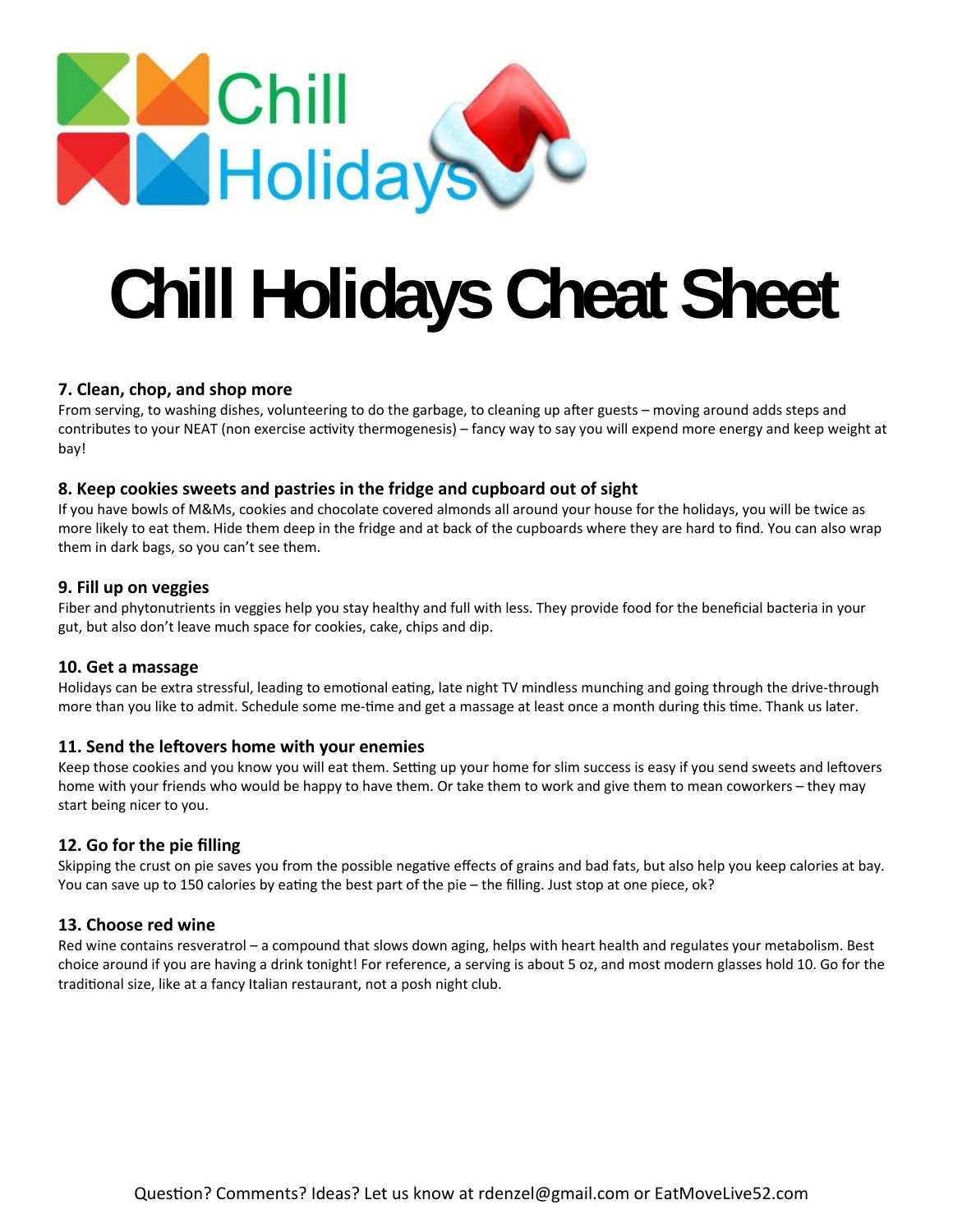

# **Chill Holidays Cheat Sheet**

# **14. Don't eat it just because it's a holiday treat**

That cookie you only get to eat on Christmas? Is it really that good? Are you even hungry? Rate your hunger levels before your meal, and if you are not hungry to eat, wait. If in 30 minutes you still want that treat, have it and truly enjoy it.

# **15. Don't go hungry to a party**

Chances are, you will get there and eat more than you planned. Most party food is of the "can't eat just one" kind, anyways, so you may scoff down thousands of calories of chips, nuts and drinks, before you are full. Have a protein rich snack before the party, be full and stay in control.

### **16. Floss after every meal**

Say you normally eat 3 meals per day. During the holidays you may be busy cooking in the kitchen, wanting to eat leftovers, snacking on nuts. Keeping your teeth clean after meals will help you regulate your meal times, and stick to them, other than mindlessly nibble throughout the day.

# **17. Stay far from the table at parƟes**

You are more likely to keep eating if you stay close to the food. Putting people and conversation between you and the food table will help you focus on conversation, fun and connections, rather than carbs and fats.

#### **18. Work out twice a week**

You might not have time for your regular gym schedule, but can you devote a couple of sessions a week to optimizing your metabolism and focusing on the body parts that you most want to keep in shape? Focus on your abs and your chest, or maybe your glutes and shoulders? Even 30 minutes of strength training a couple of times per week can keep fat from creeping onto your waistline!

### We know you'll find our tips and tricks simple and effective to keep you healthy, fit, and sane during this **wonderful holiday season!**

**Enjoy your holidays,**

**Galina and Roland Denzel**

# PS. Don't forget to print off the next page and stick it to your fridge, and even take it to the office.